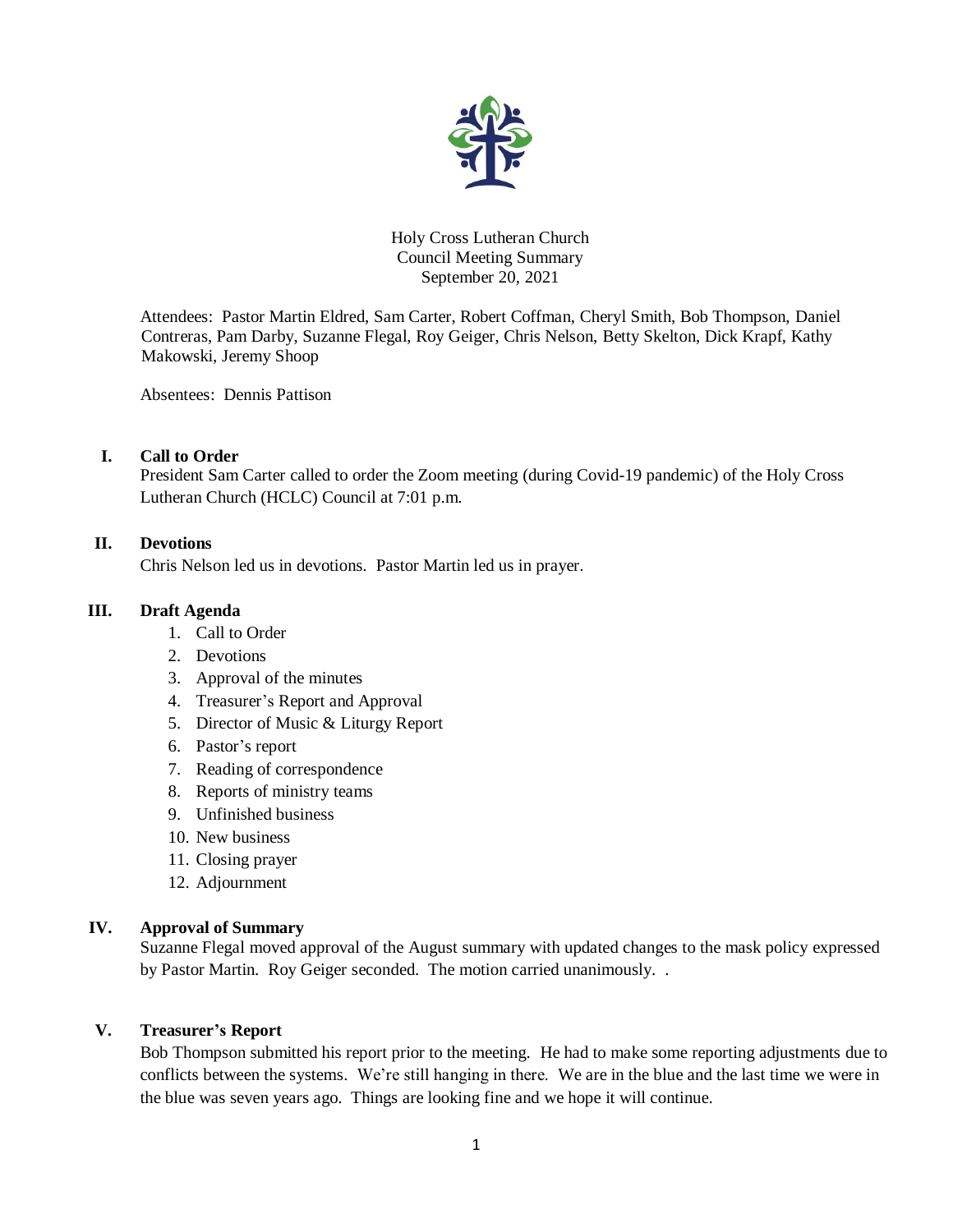Suzanne Flegal moved approval of the Treasurer's Report and Dick Krapf seconded. The motion passed unanimously.

#### **VI. Director of Music and Liturgy Report**

Jeremy Shoop sent his written report before the meeting. He has nothing additional.

#### **VII. Pastor's Report**

Pastor Martin sent out his report prior to the meeting. He said that he wants to be more clear about RIC and plans to do some adult classes on Sundays, very similar to the session we had on Tuesday night. Pastor Martin said he tried to send a card to Pastor Connor but it was returned. Suzanne Flegal said that she has his correct address and will forward to Pastor Martin.

#### **VIII. Reports of Ministry Teams**

**Outreach** – Suzanne Flegal sent out her report. She said that she would like to find ways to help the Afghan immigrants who are being sent to our community. She asked for any ideas for Advent appeal.

**Worship** – Kathy Makowski had nothing to add to her report.

**Education** – Betty Skelton had nothing to add to her recently submitted report. She said that Suzanne Baggett has reached out to Amy Naughton. There is concern about how protected children are now that they have returned to school.

Pastor Martin asked Chris if he spoke with other families. Chris' response:

- They prefer to do outdoors
- Would like a schedule well enough in advance so people can make plans
- Chris is willing to assist with any other outreach

How do we ease people back in and gradually get people comfortable?

**Stewardship** – Chris Nelson sent out an email regarding the stewardship scavenger hunt. He asked if there are any other suggestions and is interested in feedback.

**Property** – Sam Carter supervised the replacement of the light bulbs in the sanctuary, narthex and fellowship hall.

**Personnel** – Dick Krapf said that Teresa will be out four-to-six weeks for surgery. Sam posted deadlines to get work done prior to Teresa's leave. Erica is still on the books, but she's not getting paid.

**Fellowship** – Pam Darby said she is happy to see fellowship is coming back.

**Youth** – Daniel Contreras is working forward to prepare care packages to kids going to college.

**Evangelism** – Roy Geiger is asking for volunteers for ushers. He said we are averaging 60 people per Sunday and there is an overlap of people.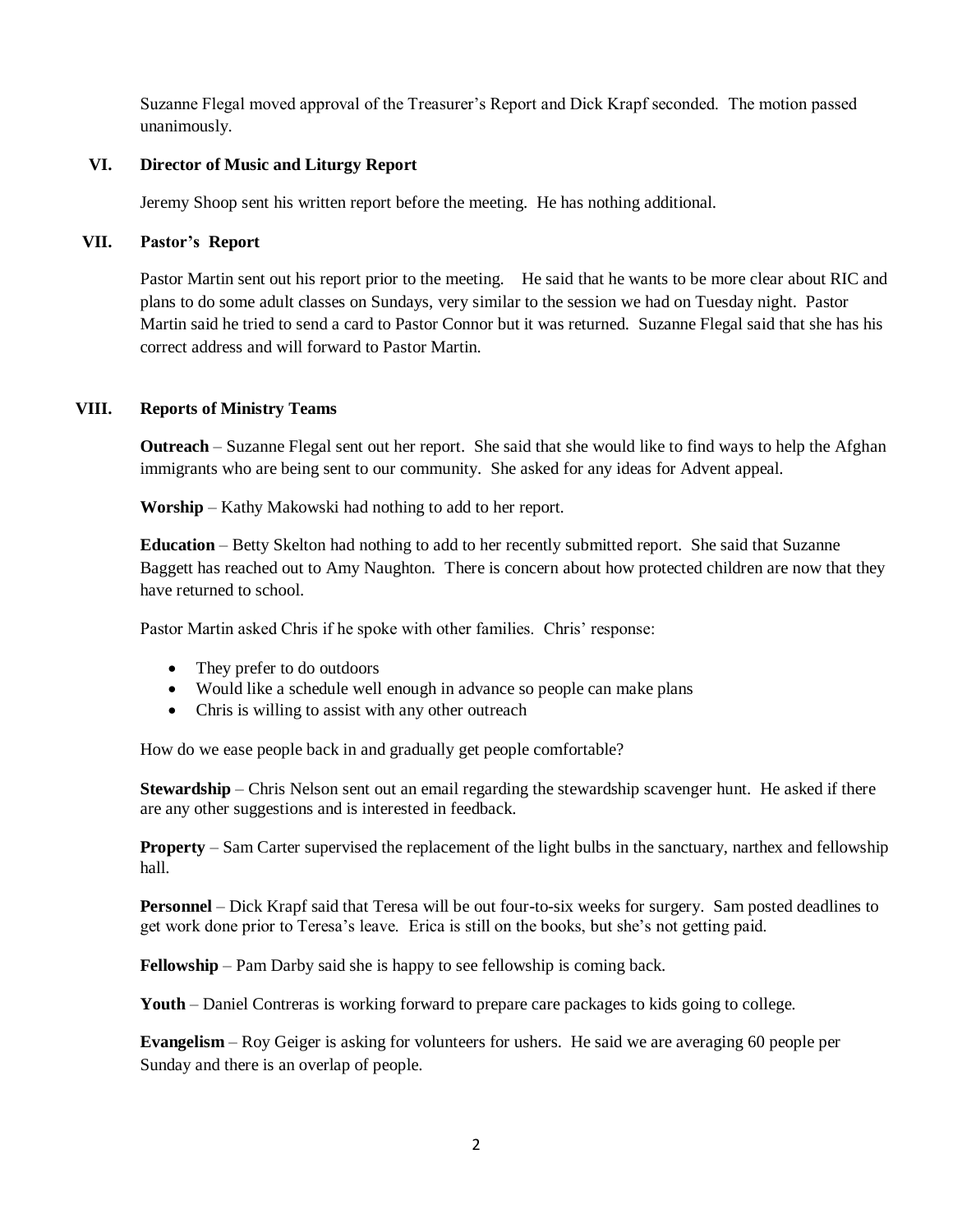October  $9<sup>th</sup>$  is SterlingFest and October 16<sup>th</sup> is the Herndon Homecoming Parade. Holy Cross will host a goodwill snack bar for this event. We will not be marching in the parade this year.

**Finance** - Rob Coffman will submit his report later.

## **Unfinished Business**

City Coach is still parking on our parking lot. Pastor Martin will call them tomorrow.

A question was asked about what time the annual meeting will start on November  $14<sup>th</sup>$ . It was suggested starting around 12:30. A question came up about feeding people. It doesn't have to be a full lunch, we could at least have snacks. Sam will talk with Pam about it.

Pastor Martin said he wants to split the Welcoming Statement apart between welcoming and RIC for separate votes. Suzanne Flegal made a motion to move forward with the Welcoming Statement piece. Roy Geiger seconded. The motion passed unanimously.

Roy Geiger asked about Commitment Sunday on October  $10^{th}$ . It will be moved to the  $17^{th}$  so they can still get in the budget. Pastor Martin will meet with Chris Nelson to strategize.

We are considering doing a hybrid meeting for the annual meeting. Suzanne Flegal suggested we consider hiring tech support rather than asking volunteers.

BSA Charter – Before Sam signs the charter, he has heard that another church has been directed not to sign. ELCA is not as strong in their comments. After some discussion, it was determined that if we are covered by insurance, then we can move forward with the charter. Sam said he would like to find a way to make that happen. Pastor Martin said there is some confusion surrounding the Girl Scout group's non-traditional use of our building. They are now asking to use the church for a series of programs that cover little girls through high school. They would start in November for two-hour sessions and it won't be an ongoing thing. If they meet between 4 to 6, there shouldn't be a conflict. Suzanne Flegal made a motion to grant the Girl Scouts use of the church facility. Chris Nelson seconded. The motion passed unanimously. Roy Geiger said he feels we do not have enough information. Sam Carter said he has talked with Joe Baggett about this.

Pastor Martin distributed a book entitled "Canoeing on the Mountain". It deals with change and suggests we try to read the first part together.

Rob Coffman asked when we need to vote on the constitution changes. Sam said they're mostly housekeeping changes and so we only have to have one vote. The council will make a recommendation for approval. Sam said that he will send out the changes.

Rob Coffman submitted his letter of resignation to serve as vice president of the church council, effective October 31, 2021.

# **Adjourn**

Richard Krapf made a motion to adjourn at 8:06 p.m. Roy Geiger seconded. The motion passed unanimously.